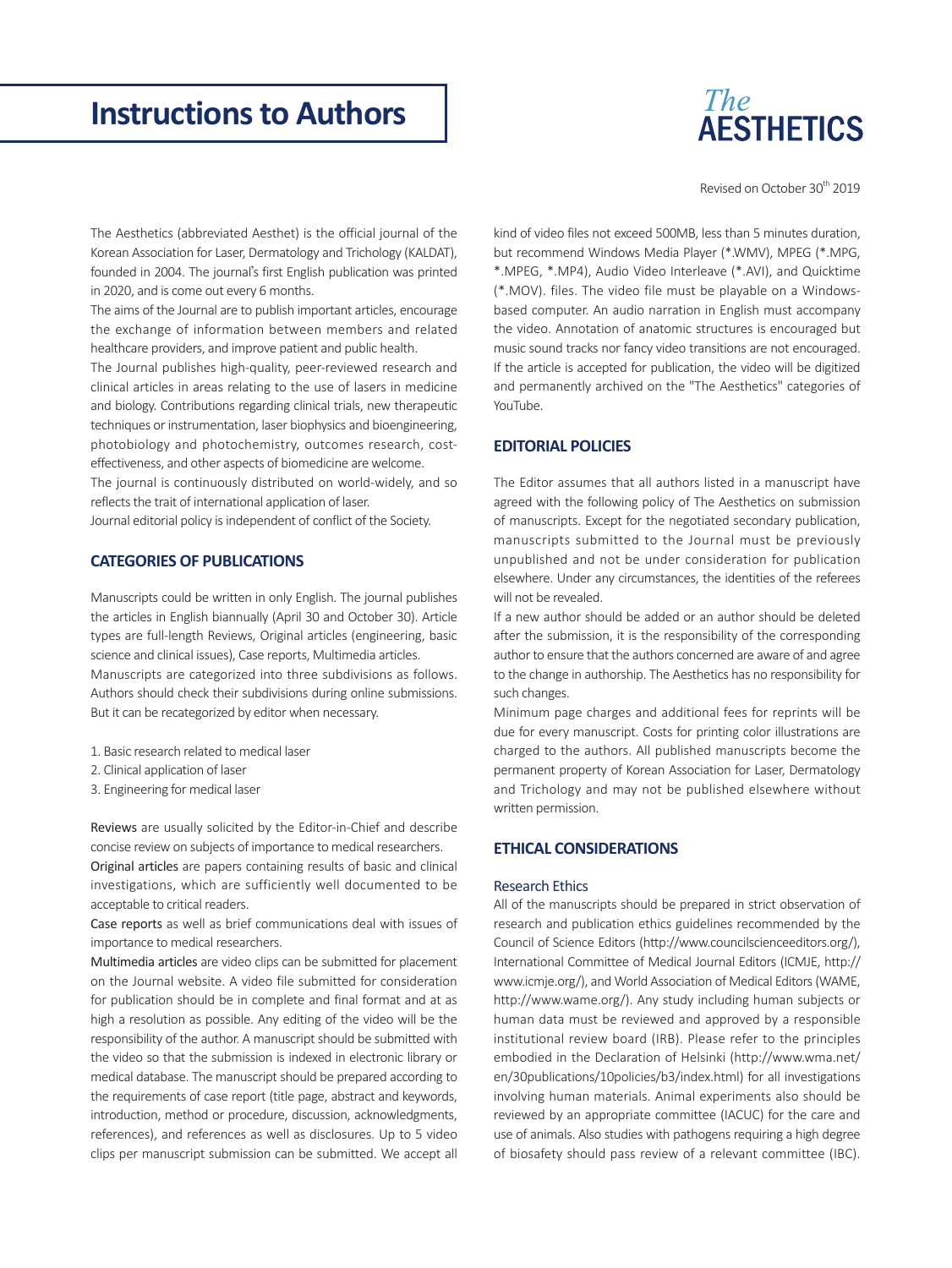The editor of The Aesthetics may request submission of copies of informed consents from human subjects in clinical studies or IRB approval documents. The Aesthetics will follow the guidelines by the Committee on Publication Ethics (COPE, [http://publicationethics.](http://publicationethics.org/) [org/](http://publicationethics.org/)) for settlement of any misconduct.

## Authorship

Authorship credit should be based on

1) Substantial contributions to the conception or design of the work; or the acquisition, analysis, or interpretation of data for the work

2) Drafting the work or revising it critically for important intellectual content

3) Final approval of the version to be published

4) Agreement to be accountable for all aspects of the work in ensuring that questions related to the accuracy or integrity of any part of the work are appropriately investigated and resolved

Authors should meet conditions of 1, 2, 3, and 4. In addition, an author should be accountable for the parts of the work he or she has done and should be able to identify which co-authors are responsible for specific other parts of the work. Authors should have confidence in the integrity of the contributions of their coauthors. All those designated as authors should meet all four criteria for authorship, and all who meet the four criteria should be identified as authors. Those who do not meet all four criteria should be acknowledged. These authorship criteria are intended to reserve the status of authorship for those who deserve credit and can take responsibility for the work. The criteria are not intended for use as a means to disqualify colleagues from authorship who otherwise meet authorship criteria by denying them the opportunity to meet criterion #s 2 or 3. Therefore, all individuals who meet the first criterion should have the opportunity to participate in the review, drafting, and final approval of the manuscript.

When a large, multicenter group has conducted the work, the group should identify the individuals who accept direct responsibility for the manuscript. When submitting a manuscript authored by a group, the corresponding author should clearly indicate the preferred citation and identify all individual authors as well as the group name. Journals generally list other members of the group in the Acknowledgments. Acquisition of funding, collection of data, or general supervision of the research group alone does not constitute authorship.

The Aesthetics follows the recommendations for authorship by the ICMJE, 2013 [\(http://www.icmje.org/icmje-recommendations.pdf\)](http://www.icmje.org/icmje-recommendations.pdf) and Good Publication Practice Guidelines for Medical Journals 2nd Edition (Korean).

## Conflict of Interest

The corresponding author of an article is asked to inform the Editor of the authors' potential conflicts of interest possibly influencing their interpretation of data. A potential conflict of interest should be

disclosed in the cover letter even when the authors are confident that their judgments have not been influenced in preparing the manuscript. Such conflicts may be financial support or private connections to pharmaceutical companies, political pressure from interest groups, or academic problems. Disclosure form shall be same with ICMJE Uniform Disclosure Form for Potential Conflicts of Interest ([http://www.icmje.org/coi\\_disclosure.pdf](http://www.icmje.org/coi_disclosure.pdf)). The Editor will

#### Redundant Publication and Plagiarism

in the published paper.

Redundant publication is defined as "reporting (publishing or attempting to publish) substantially the same work more than once, without attribution of the original source(s)". Characteristics of reports that are substantially similar include the following: (a) "at least one of the authors must be common to all reports (if there are no common authors, it is more likely plagiarism than redundant publication)," (b) "the subject or study populations are often the same or similar," (c) "the methodology is typically identical or nearly so," and (d) "the results and their interpretation generally vary little, if at all."

decide whether the information on the conflict should be included

When submitting a manuscript, authors should include a letter informing the editor of any potential overlap with other already published material or material being evaluated for publication and should also state how the manuscript submitted to The Aesthetics differs substantially from this other material. If all or part of your patient population was previously reported, this should be mentioned in the Materials and Methods, with citation of the appropriate reference(s).

#### Obligation to Register Clinical Trial

Clinical trial defined as "any research project that prospectively assigns human subjects to intervention and comparison groups to study the cause-and-effect relationship between a medical intervention and a health outcome" should be registered to the primary registry to be prior publication. The Aesthetics accepts the registration in any of the primary registries that participate in the WHO International Clinical Trials Portal (http://www.who.int/ictrp/ en/), NIH ClinicalTrials.gov [\(http://www.clinicaltrials.gov/](http://www.who.int/ictrp/en/)), ISRCTN Resister [\(www.ISRCTN.org](http://www.isrctn.org/)), University Hospital Medical Information Network ([www.umin.ac.jp/ctr/index/htm\)](http://www.umin.ac.jp/ctr/index/htm), or Netherlands Trial Register [\(http://www.trialregister.nl/trialreg/index.asp](http://www.trialregister.nl/trialreg/index.asp)). The clinical trial registration number shall be published at the end of the abstract.

### **MANUSCRIPT PREPARATION**

#### **General**

1. Format: Preparing in an electronic file made by Microsoft (MS) Word. Write in English with double line-spacing on one side of single letter (21.59×27.94 cm) sheets with a margin of at least 3 cm on every side and standard 12 font.

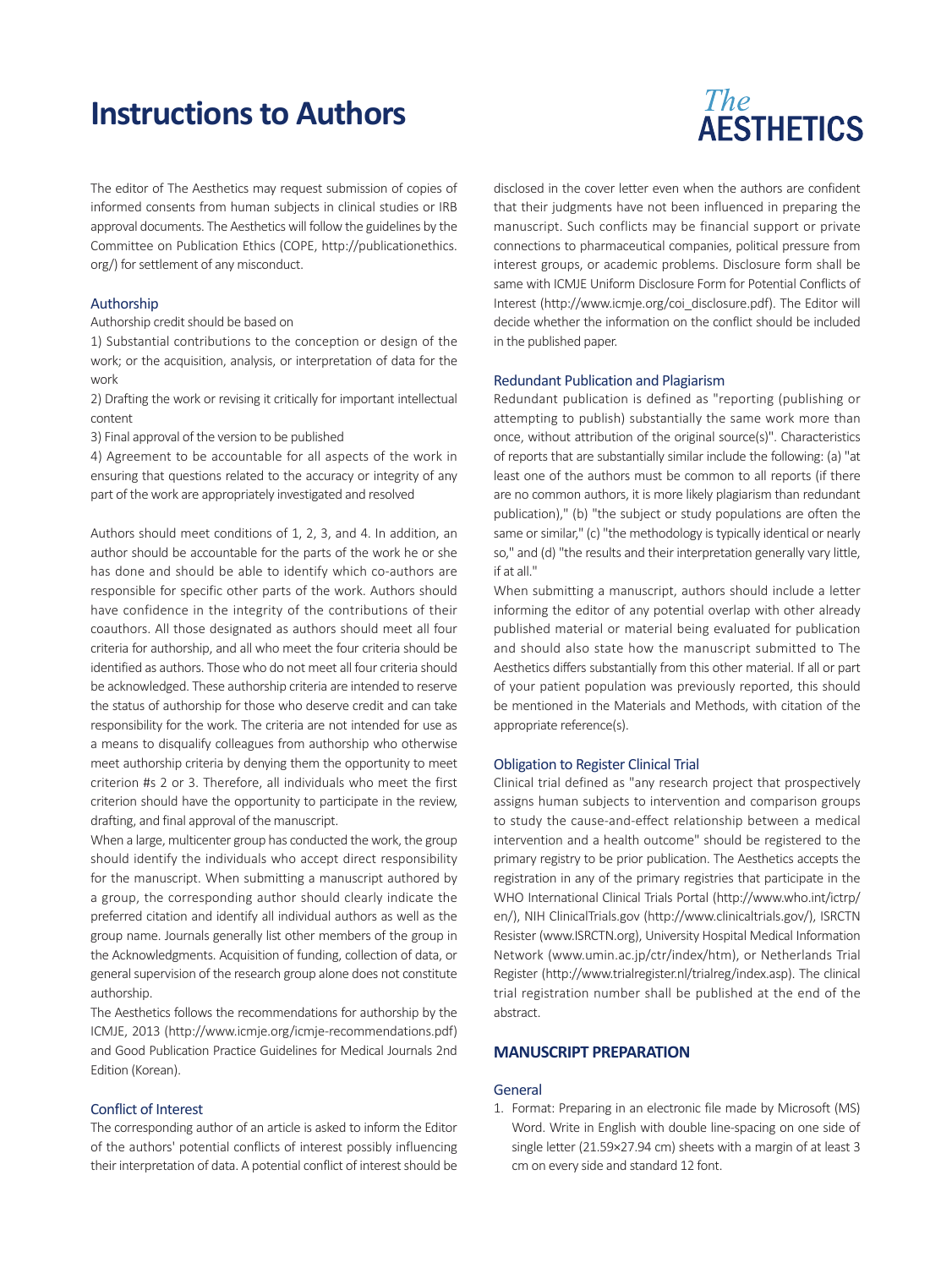- 2. Units of measurement: Authors should express all measurements in conventional units, with "Le Systeme International d'Unites" (SI units) given in parentheses throughout the text.
- 3. Abbreviations: Except for units of measurement, abbreviations are strongly discouraged. Except for units of measurement, the first time an abbreviation appears, it should be preceded by the words for which it stands. Manuscripts containing research data, generally follow the order: Title page, Abstract, Text, Acknowledgement, References, Tables, and Figure legends. Start each section at the top of a new page.

#### Title page

This should contain the title of an article, full names of authors and institutional affiliation(s). If several authors, and institutions are listed, they should be clearly indicated with which department and institution each author is affiliated. In a separate paragraph, address for correspondence, including the name of corresponding author, degree, address (institutional affiliation, city, zip-code and country telephone and fax numbers, and e-mail address) should be given. The corresponding author will receive all correspondence regarding the manuscript, as well as proof pages and reprint requests. Also indicate where the paper was presented, and if applicable, provide a brief acknowledgment of any grants and/or other assistance received. A running title, 50 characters or less including blank, should not be declarative or interrogative sentences.

#### Abstract and key words

Abstract must be organized and formatted according to the following headings: (1) Background and Objectives, (2) Materials (Subjects) and Methods, (3) Results, and (4) Conclusion. The Abstract length is typically 300 words in English. Up to five keywords should be listed at the bottom of abstract to be used as index terms. For the selection of keywords, refer Medical Subject Heading (MeSH) in Index Medicus. If suitable MeSH terms are not yet available for recently introduced terms, present terms may be used.

#### **Text**

The text is to be divided into four sections with the following headings: Introduction, Materials (Subjects) and Methods, Results, Discussion. Define abbreviations at first mention in text and in each table and figure. If a brand name is cited, supply the manufacturer's name and address (city and state/country). Maximum length of manuscript is 3,500 words in English (exclusive of the title page and abstract), 30 references and a total 10 images.

### **Introduction**

Brief background, references to the most pertinent papers generally enough to inform readers, and relevant findings of others are described. The specific question to which the authors' particular investigation is studied should be also described.

# **The AESTHETICS**

#### Materials (Subjects) and Methods

Explanation of the experimental methods should be concise and sufficient for repetition by other qualified investigators. Procedures that have been published previously should not be described in detail. However, new or significant modifications of previously published procedures need full descriptions. The sources of special chemicals or preparations should be given along with their location (name of company, city and state, and country). Method of statistical analyses and criteria of significance level should be described. In Case Reports, case history or case description replace the Materials and Methods section as well as Results section.

#### Results

This part should be presented logically using text, table and illustrations. Excessive repetition of table or figure contents should be avoided. At the end of results, emphasize or summarize only important observations.

#### **Discussion**

The data should be interpreted concisely without repeating materials already presented in the results section. Speculation is permitted, but it must be supported by the presented data of authors and be well founded.

### Acknowledgments

All persons who have made substantial contribution, but who are not eligible as authors are named in acknowledgment.

#### References

Citation of references in the text should be made by giving consecutive number in parenthesis. They should be listed in the order of citation in the text with consecutive number in this separate section. List all authors up to six. If more than six, list the first six and add "et al". The titles of journals should be abbreviated according to the style used in Index Medicus.

1. Style for papers in periodicals is: name and initials of six authors, et al(.) full title of article(.) journal name( )year(;) volume(:)first page(-)last page numbers(.)

Park MA, Jang HJ, Sirotkin FV, Yoh JJ. Er:YAG laser pulse for smalldose splashback-free microjet transdermal drug delivery. Optics Letters 2012;37:3894-6.

2. Style for Book: name and initials of all authors(.) title of the book(.) edition(.) place(:) publisher(;)year(.) (p.)first page(-) last page(.)

Wolfgang S, Petra A. Endoscopic Laser Surgery of the Upper Aerodigestive Tract. 1st ed. Stuttgart, Germany: Tieme; 1997. p.90-100.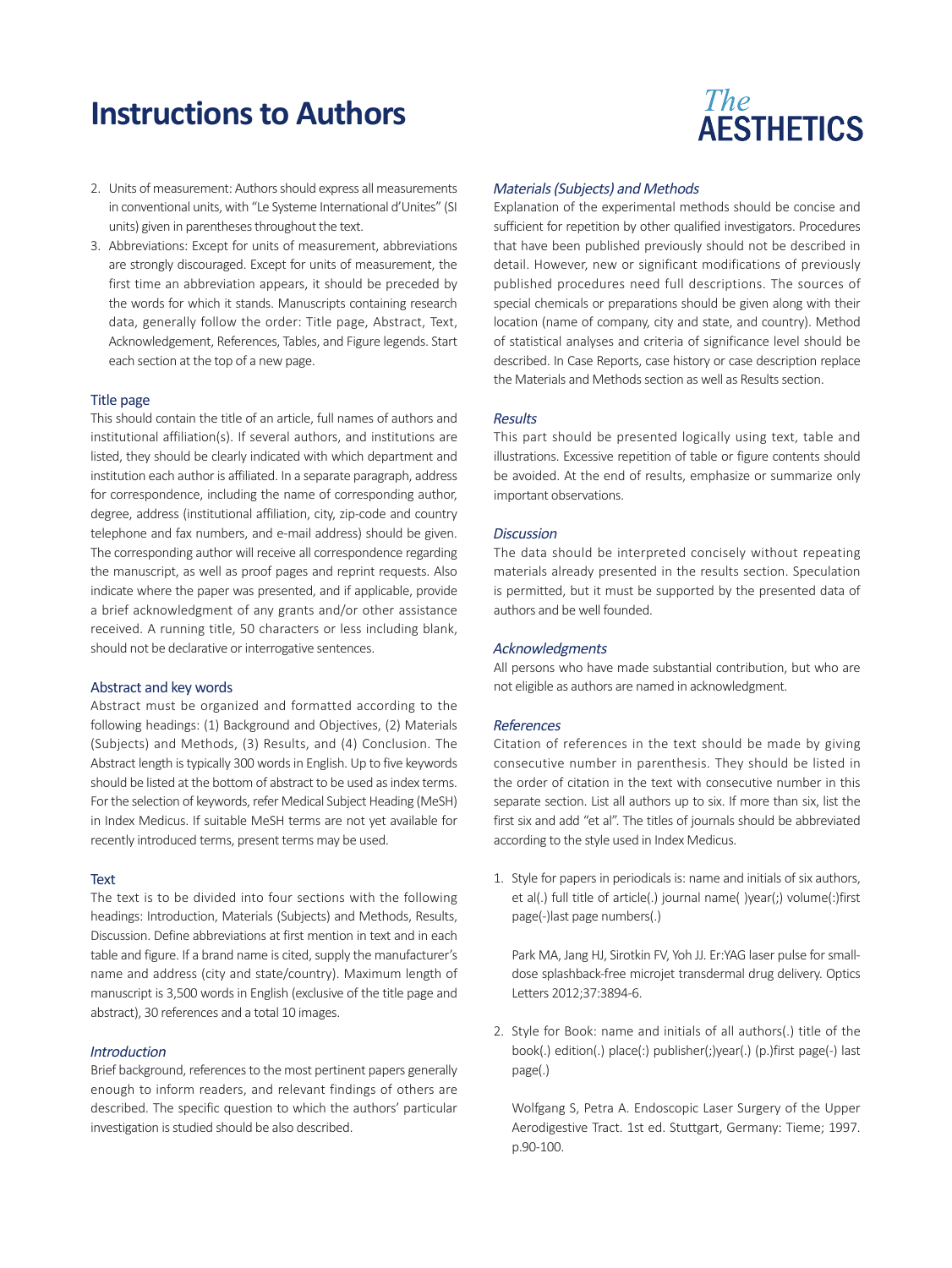

3. Style for chapter of a book: name and initials of all authors(.) title of the chapter(.) (In: )editor of the book (, editor.) title of the book(.) edition(.) place(:) publisher(;)year(.) (p.)first page (-) last page(.)

Ossoff RH, Garrett CG, Reinisch L. Laser surgery: basic principles and safty considerations. In: Cummings CW, Fredrickson JM, Harker LA, Krause CJ, Schuller DE, editors. Otolaryngology-Head and Neck Surgery. 4th ed. St Louis: Mosby Year Book; 2005. p.214-31.

4. Conference proceedings

Virolainen A, Saxen H, Leinonen N. Antibody response to pneumolysin in children with acute otitis media. In: Lim DJ, Bluestone CD, Klein JO, Nelson JD, Ogura PL, editors. Recent advances in Lasers. Proceedings of the 5th International Symposium on Recent Advances in Lasers; 1991 May 20-24; Ft. Lauderdale, Florida. Hamilton:Decker Periodicals; 1993. p.205-6.

## 5. Dissertation

Kaplan SJ. Post-hospital home health care: the elderly's access and utilization [dissertation]. St. Louis(MO): Washington Univ.; 2005.

6. In press

Leshner AI. Molecular mechanisms of cocaine addiction. N Eng J Med. In press 2005.

7. Electronic material

(1) Journal article in electronic format: Morse SS. Emergence of laser application. Emerg Laser App. [serial online] 1995 Jan-Mar [cited 1996 Jun 5]; 1(1): [24 screens]. Available from: URL: http://www.cdc.gov/ncidod/EID/eid.htm

(2) Monograph in electronic format: CDI, clinical dermatology illustrated (monograph on CD-ROM). Reeves JRT, Maibach H. CMEA Multimedia Group, producers. 2nd. Version 2.0. San Diego: CMEA; 1995.

(3) Computer file: Hemodynamics III: the ups and downs of hemodynamics [computer program]. Version 2.2. Orlando (FL): Computerized Educational Systems; 1993.

8. Authors should compile lists of references for their publications in accordance with the Citing Medicine, NLM style guide.

#### **Table**

Tables must be cited in the order in which they appear in the text using Arabic numerals. The table's legend may include any pertinent notes and must include definitions of all abbreviations and acronyms that have been used in the table. Tables submitted with multiple parts will be renumbered. The significance of results

should be indicated by appropriate statistical analysis. For footnotes use the following symbols, in sequence: \*,  $\frac{1}{2}$ ,  $\frac{1}{2}$ ,  $\frac{1}{2}$ ,  $\frac{1}{2}$ ,  $\frac{1}{2}$ ,  $\frac{1}{2}$ ,  $\frac{1}{2}$ ,  $\frac{1}{2}$ ,  $\frac{1}{2}$ units of measurement and concentration should be designated. If you use data from another published or unpublished source, obtain permission and acknowledge them fully.

#### Figure

Figures must be cited in the order they appear in the text using Arabic numerals. Figure legends should appear within the document in a separate section after the references. Figure legends are required for all article types and should be double-spaced in the manuscript. All relevant and explanatory information extraneous to the actual figure, including figure part labels, footnotes, abbreviations, acronyms, arrows, and levels of magnification in insets, should be defined in the legend text. If figures have multiple parts (e.g., A, B, C, D), each part must be counted as a separate image in the total number allowed. Submit a photograph that will not reveal the person`s identity. Figures must be submitted as separate files saved in JPEG, TIFF, GIF, EPS, or PPT format (do not embedded the figures in the Microsoft Word manuscript file). The figure resolution should be at least 600 dpi for grayscale and color images, and 1,200 dpi for line figures at final size. Color images must be saved in CMYK mode (and not in RGB mode).

#### Case report

Submissions should have up to five letter pages. Maximum length of abstract is 150 words, 15 references, and a total four authors. The text is to be divided into three sections with the following headings: Introduction, Case report, Discussion.

 Other requirements are in accordance with the International Committee of Medical Journal Editors, Uniform Requirements for Manuscripts Submitted to Biomedical Journals, October 2008.

## **MANUSCRIPT SUBMISSION**

- 1. Authors must submit their manuscript through our submission service website (http://www.theaesthetics.org/submission) and the instructions should be closely followed. Notification of the disposition of each manuscript will be sent by E-mail to the corresponding author on the day of decision.
- 2. Editorial and peer review process and acceptance: Manuscripts submitted by e-mail are received on the day of submission and quickly assigned to more than two reviewers. Acceptance of the manuscript is decided, based on the critiques and recommended decision of the referees.
- 3. Revised Manuscripts and Submission: Three repeated decisions of "review after revision" are regarded as "rejection". If you have been invited to submit a revised manuscript, please